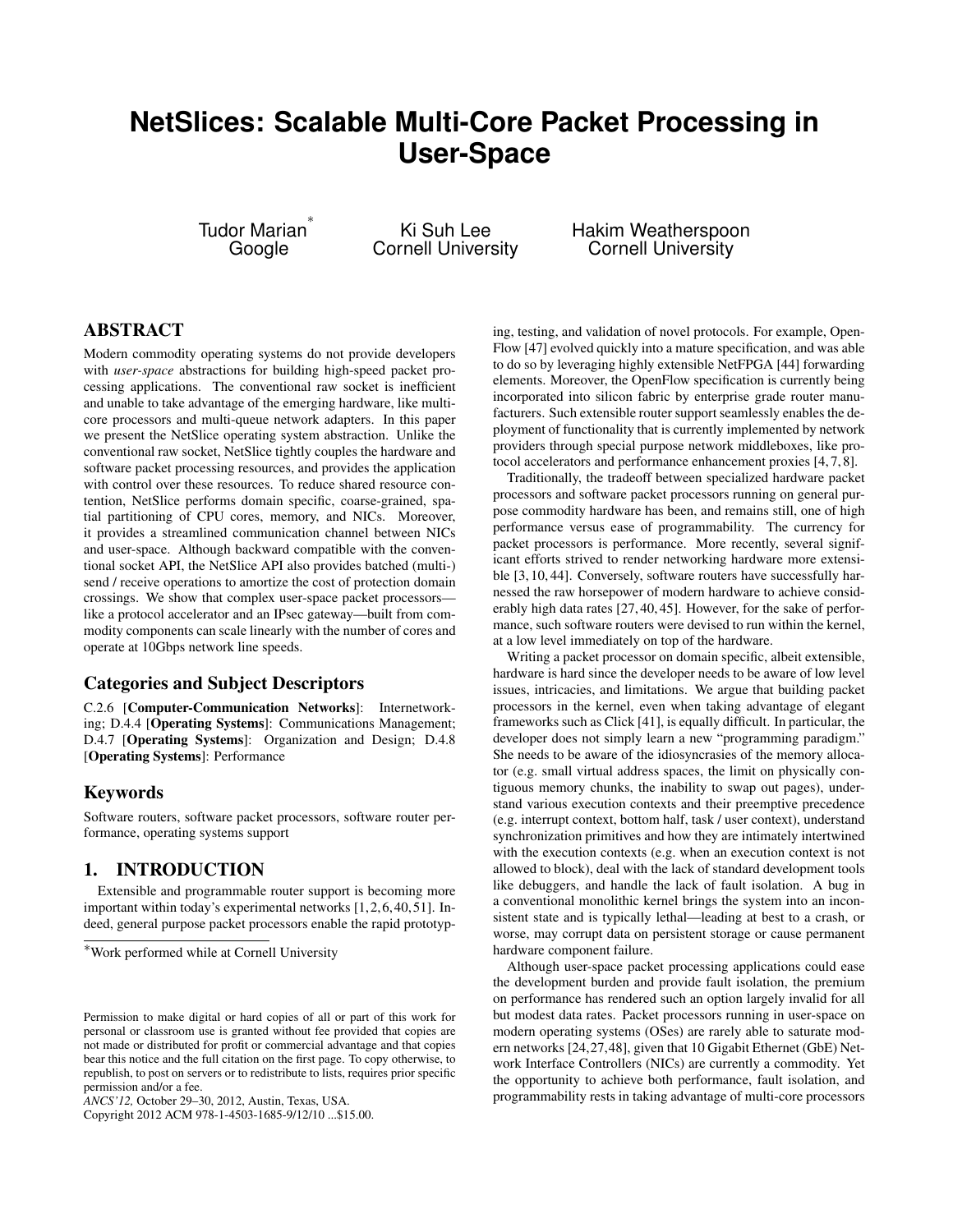and multi-queue NICs. However, to scale linearly with the number of cores, contention must be kept to a minimum. Conventional wisdom, and Amdahl's law [13,39], states that when adding processors to a system the benefit grows at most linearly while the costs (cache coherency, memory / bus contention, serialization) grow quadratically. Unfortunately, operating systems fail to provide generalpurpose abstractions for packet processing in user-space that take advantage of modern hardware transparently. For example, packet processors built with the *raw socket*—the de-facto packet processing mechanism—are unable to sustain high rates.

In this paper we report on the design and implementation of NetSlice—a new operating system abstraction that enables linear performance scaling with the number of cores while processing packets in user-space. We achieves this through an efficient raw communication channel akin to the raw socket, that leverages modern hardware. NetSlice performs *spatial partitioning* (i.e. exclusive assignment instead of time sharing) of the CPU cores, memory, and multi-queue NIC resources at coarse granularity, to aggressively reduce overall memory and interconnect contention.

NetSlice provides high performance and multi-core scalability. It tightly couples the hardware and software resources involved in packet processing. The spatial partitioning effectively offers the illusion of a battery of independent, isolated SMP machines working in parallel with little contention. At the same time, each individual NetSlice partition is designed to provide a fast, lightweight, streamlined path for packets between the NICs and the user-space raw endpoint. Moreover, the NetSlice application programming interface (API) exposes fine-grained control over the hardware resources, and provides efficient batched send / receive operations.

NetSlice is practical; it works out-of-the-box with vanilla Linux kernels running stock NIC device drivers (simply build and load NetSlice at runtime), achieving high-performance without requiring any invasive patches (e.g. it requires no new system-calls or modified zero-copy drivers). Unlike NetTap [17] and the more recent netmap [55], NetSlice does not rely on zero-copy techniques, though it could benefit from them; consequently, NetSlice is able to trivially enforce strict address space isolation, as well as provide seamless portability and usability. NetSlice is self-contained, as portable as any device driver, and easy to deploy, requiring only a simple kernel extension that can be loaded at runtime.

We show that complex user-space packet processors built with NetSlice—a protocol accelerator and an IPsec gateway closely match the performance of state-of-the art in-kernel Route-Bricks [27] variants. Moreover, NetSlice packet processors scale linearly with the number of cores and operate at nominal 10Gbps network line speeds, vastly exceeding alternative user-space implementations that rely on the conventional raw socket. NetSlice is fundamentally different than high-speed in-kernel variants like RouteBricks since the latter does not provide fault isolation. Further, RouteBricks does not enable high-speed packet processing in user-space any more than the conventional raw socket does.

The contributions of this paper are as follows:

- We argue that the conventional abstractions (e.g. the raw socket) are ill-suited for packet processing applications.
- We propose NetSlice—a new operating system abstraction for developing packet processors in user-space that can leverage modern hardware.
- We show that the throughput of NetSlice applications scales linearly with the number of cores, closely following the performance of state-of-the-art, in-kernel variants. NetSlice also provides fault isolation.

• NetSlice requires only a simple kernel extension which can be loaded at runtime, providing hardware independent dropin replacement for conventional raw sockets.

The rest of the paper is structured as follows. Section 2 expands on the motivation behind user-mode packet processors. Section 3 details the NetSlice design and implementation while Section 4 presents our evaluation. Section 5 contains the related work and Section 6 concludes.

# 2. RAW SOCKETS AND MANY CORES: WHERE HAVE ALL MY CYCLES GONE?

The new reality is that software packet processors must scale with the number of cores (e.g. routing throughput should increase as the number of cores increase). This is true even for user-space packet processors. Currently, packet processors and packet capture libraries rely on the raw socket (PF\_PACKET and SOCK\_RAW) and BSD Packet Filter [46] (BPF/LSF). Unfortunately, these abstractions were designed when the ratio between single CPU performance (expressed in cycles/MIPS/MFLOPS) and network speed remained the same over time. By shifting the focus from single CPU scaling to placing many cores on the same silicon chip, the semiconductor industry has ushered in a new world in which fast networks are driven in unison by many slow cores. For example, modern 10 Gbps commodity network adaptors are commonplace, and while the number of cores per chip has been steadily increasing, single core performance has been stagnant for years.

The raw socket and other sister operating systems abstractions for packet processing in user-space are overly general, and in need of an overhaul. The issues stem from the fact that the entire network stack handles the raw socket in the same fashion it handles a regular endpoint (e.g. TCP or UDP) socket—essentially taking the least common denominator between the two. However, unlike TCP or UDP sockets, a raw socket is different in that it manipulates the entire traffic seen by the host. Given today's network capabilities and the relatively slow cores, such traffic is sufficient to overwhelm a host that uses raw sockets. We argue that applications are unable to take advantage of modern hardware since:

- 1. The raw socket abstraction is too general and provides the user-mode application with no control over the physical resources involved in packet reception and transmission.
- 2. Although simple and common to all types of sockets, the socket API is largely inefficient.
- 3. The conventional network stack is loosely coupled. In particular, the hardware and software resources that are involved in packet processing are loosely coupled, which results in increased contention.
- 4. Likewise, the conventional network stack was built for the general, most common case. As a result, the path taken by a packet between the NIC and the user-space raw endpoint is unnecessarily expensive.

Engler et al. [30] have similarly argued for an "end-to-end" approach against the high cost introduced by high-level abstractions. A fixed set of high level abstractions has been known to i) hurt application performance, ii) hide information from applications, and iii) limit the functionality of applications. The conventional (raw) socket is such an example: it offers a single, arguably ossified, API which abstracts away the path taken by a packet between the NIC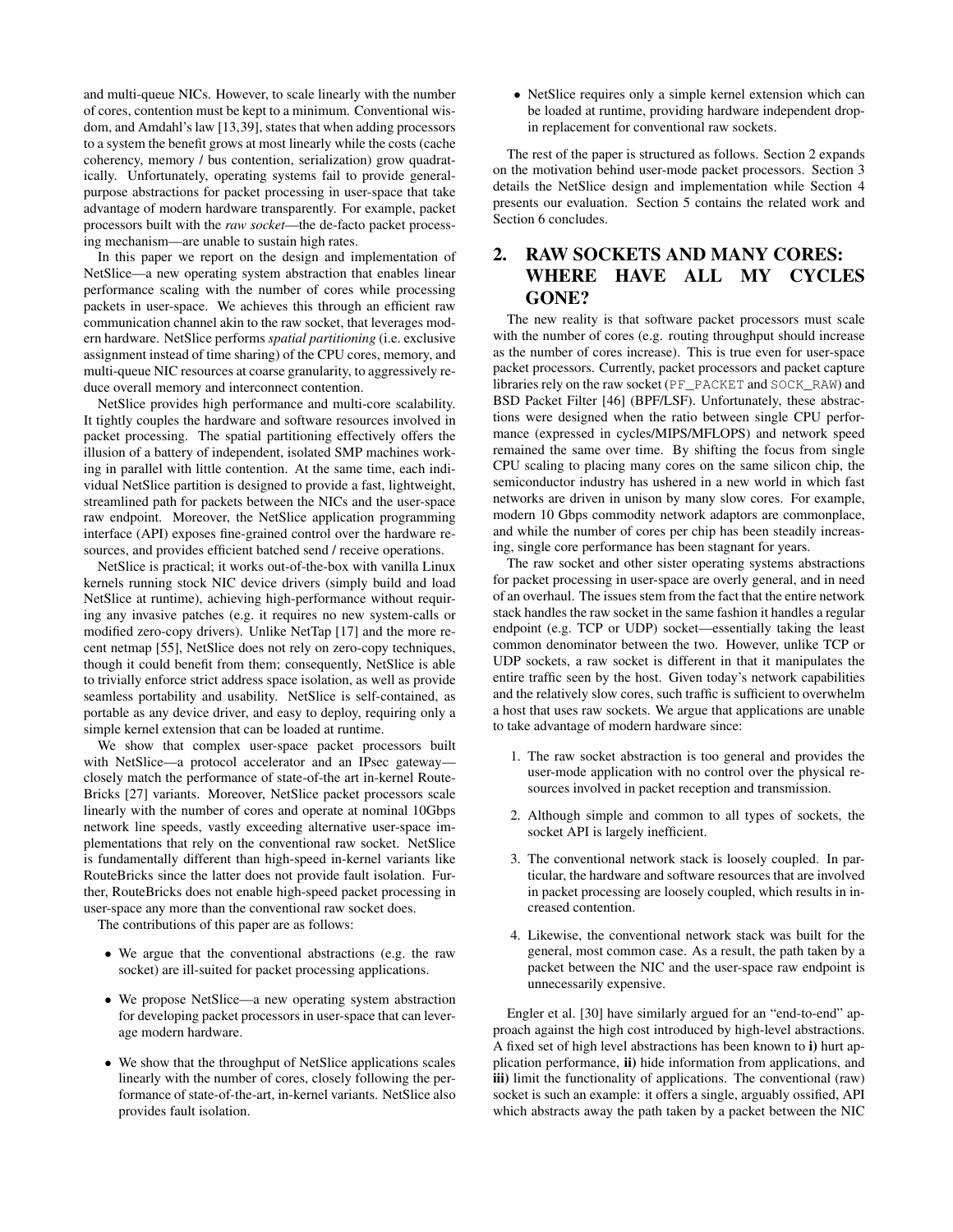and the application, thus providing no control over the hardware resources utilized, which is why applications fail to perform.

In what follows, we will expand on the four above claims. First, the socket API does not provide tight control over the physical resources involved in packet processing. For example, the user-mode application has no control over the path taken by a packet between some NICs queue and the raw endpoint. Second, although providing a simplified interface, the socket API is largely inefficient. For example, it requires a system call for every packet send / receive operation (the asynchronous I/O interface is currently only used for file operations, since it does not support ordering—equally important for both TCP send/receive and UDP send operations).

Third, the network stack is loosely coupled. For example, the raw socket endpoint is loosely coupled with the network stack by virtue of the user-mode task it belongs to. Since processing is performed in a separate protection domain, an additional cost is incurred due to packet copies between address spaces, cache pollution, context switches, and scheduling overheads. The cost depends on the CPU affinity of the user-mode task relative to the corresponding in-kernel network stack that processed the packets in the first place. In general, there are several choices where the usermode task may run with respect to the in-kernel network stack:

- Same-core: in lockstep on the same CPU with the in-kernel network stack;
- Hyperthread: concurrently on a peer hyperthread of the CPU that runs the in-kernel network stack;
- Same-chip: concurrently on a CPU that shares the Last Level Cache (LLC), e.g. L3 for Nehalem;
- **Different-chip:** concurrently on a CPU that belongs to a different packaging socket / silicon die.

The first option, i.e. same-core, is ideal in terms of cache performance, however one has to consider the cost of frequent context switches and the impedance mismatch between the in-kernel network stack running in softirq context (a type of bottom half), at a strictly higher priority than user-mode tasks, and the user-mode task. If the user-mode task is not allocated sufficient CPU cycles to clear the socket buffers in a timely fashion, packets will be dropped.

If hyperthreads are available, the second option may be ideal. However, hyperthreads need to be simultaneous—the CPU can fetch instructions from multiple threads in a single cycle. Hyperthreads are not ideal if they work on separate data (i.e. at different physical locations in memory), since they would split all shared cache levels into half. However, if hyperthreads work on shared data, like the packets passed between a user-mode task and the inkernel network stack, then this scenario has the potential of also reducing cache misses beyond the LLC. Alternatively, two CPUs may only share the LLC—the third option—and still reduce the number of cache misses. The final option is sub-optimal, since every packet would induce an additional LLC cache miss.

However, the kernel scheduler defaults to dynamically selecting on which CPU to run the user-mode task, constantly re-evaluating its past decision, and potentially migrating the task onto a different CPU. Although the user-space application is able to choose a CPU affinity to request on which CPUs to run, the socket interface provides no insight into what the placement should be. The traffic may have been handled by the in-kernel network stack on any of the available CPUs. Worse, the raw socket was designed to receive traffic from all queues of every NIC, traffic that is handled by all (interrupt receiving) CPUs, thus increasing the cross-core contention overhead (e.g. cache coherency, cache pollution).

Fourth, and final, the in-kernel network stack is overly general, bulky, and unnecessarily expensive. To illustrate this, consider a user-space application processing the entire traffic by means of raw sockets. For the system depicted in Figure  $1(a)$ , in order to utilize the available CPU cores, boilerplate solutions either use several raw sockets in parallel, one per process / thread, or a single raw socket and load balance traffic to several worker threads.

If several raw sockets are used in parallel, each received packet is processed by protocol handlers as many times as there are raw sockets, and a copy of the packet is delivered to each of the raw sockets. Moreover, the original packet is also passed to the default in-kernel IP layer. To implement a packet processor in user-space, an additional firewall rule is needed that instructs the kernel to needlessly drop the packet. Berkeley Packet Filters (BPF) can be installed on each raw socket in an attempt to disjointly split the traffic, however:

- BPF filters are expensive, and they scale poorly with an increase in the number of sockets [62].
- Writing non-overlapping filters for all possible traffic patterns is hard at best, and requires a priori knowledge of traffic characteristics, not to mention the complexity of handling traffic imbalances. Filters may be installed at runtime, by reacting to the traffic patterns, however, installing filters on the fly at rates around 10Gbps is not feasible [61].
- Without understanding the NICs opaque hash function that classifies flows to queues we are unable to predict the CPU that will be executing the kernel network stack, hence filters may exacerbate interference (e.g. cache misses). Such predictions are only possible if the interrupts from queues are issued in a deterministic fashion, and if the classification function is itself deterministic. The issue is further aggravated by using NICs from different vendors, which implement different classification functions. For example, the Intel 82598/82599 NICs do not map flows to queues deterministically unless Flow Director is enabled, yet Flow Director is not supported by the 82598 NIC; Myricom 10GbE NICs use a different, albeit deterministic, hash function that is configurable to some degree.

Alternatively, a single raw socket may be used to load balance and quickly dispatch traffic to several worker threads. In this scenario, there are two potential contention spots. First, between the in-kernel network stacks running on all (interrupt receiving) CPUs and the dispatch task, and second, between the dispatch task and the worker threads (we evaluate this scenario in Section 4).

#### 3. NetSlice

We argue that user-mode processes need complete control over the entire path taken by packets, all the way from the NICs to the applications and back. NetSlice relies on a four pronged approach to provide an efficient OS abstraction for packet processing in userspace. First, NetSlice spatially partitions the hardware resources at coarse granularity to reduce interference / contention. Second, the NetSlice API provides the application with fine-grained control over the hardware resources. Third, NetSlice provides a streamlined path for packets between the NICs and user-space. Fourth, NetSlice exports an efficient API.

The core of the NetSlice design consists of spatial partitioning of the hardware resources involved in packet processing. In particular, we provide an array of independent packet processing execution contexts that "slice" the network traffic to exploit parallelism and minimize contention. We call such an execution context a NetSlice.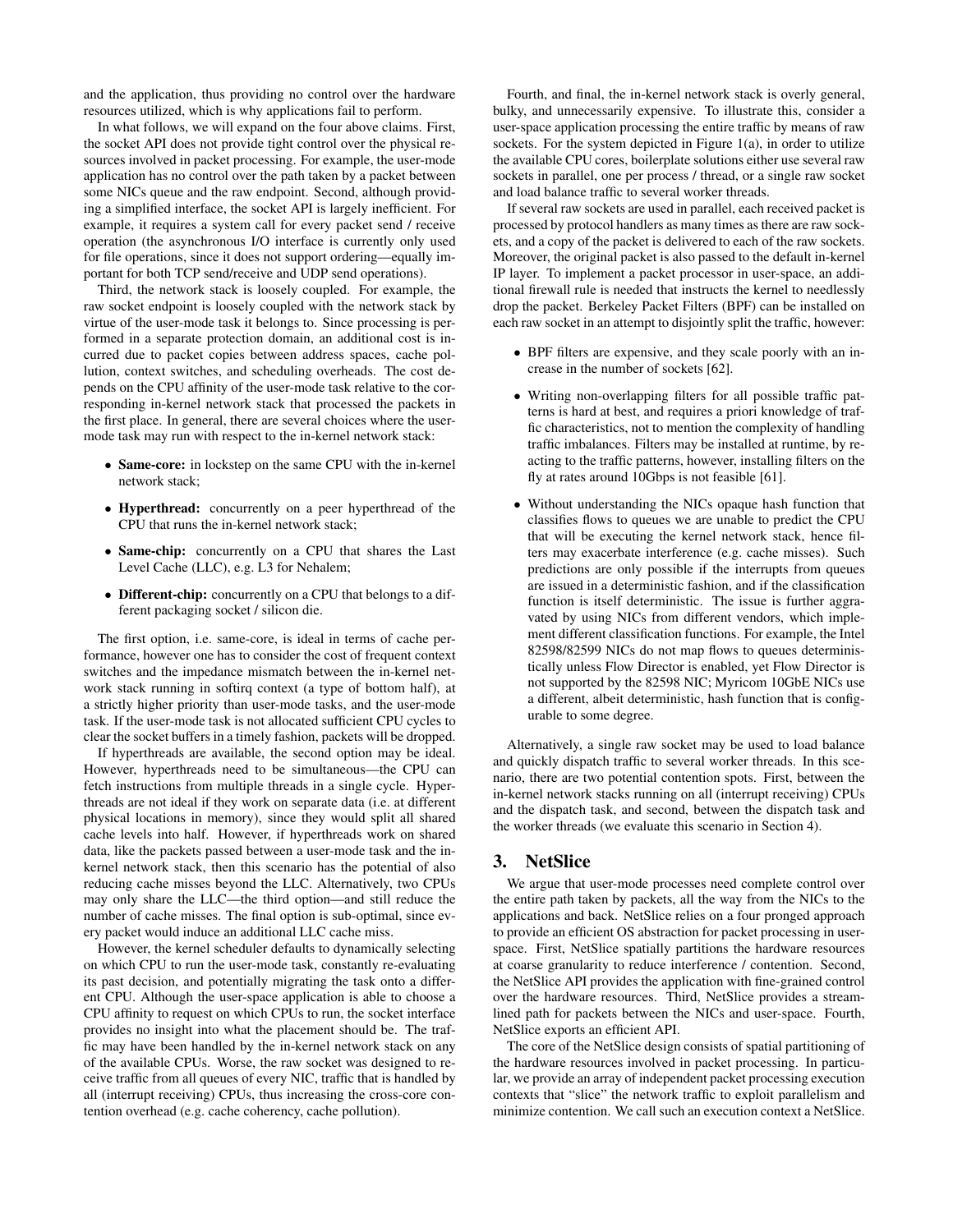

Figure 1: Nehalem cores and cache layout (a) and corresponding NetSlice spatial partitioning example (b).

Each NetSlice tightly couples all software and hardware components like NICs and CPUs—executing the in-kernel network stack and the user-mode task tightly coupled with each-other.

As network speeds have continued to increase and vendors have switched focus from individual CPU performance scaling to increasing the number of cores per chip, a single core handling traffic at line rate from a single network interface has few, if any, cycles to spare. Modern NICs attempt to address the issue by supporting in hardware multiple transmit (tx)/receive (rx) queues that can be handled in parallel by different cores. A NetSlice packet processing execution context consists of one such tx and one rx queue per attached NIC, and two (or more) *tandem* CPUs. Importantly, a tx/rx NIC queue belongs to a single context, hence each NetSlice context can perform any interface-to-interface forwarding independently. While the NIC queues and CPU cores are resources explicitly partitioned by NetSlice, each execution context also consists of implicit resources, like a share of the physical memory, PCIe bus bandwidth, etc. The tandem CPUs share at the very least the LLC; NetSlice defaults to using hyperthreads if available. NetSlice automatically binds the tx/rx queues of each context to issue interrupts exclusively to one of the peer CPUs in the context—we call this the *k-peer* CPU; we call the other CPU(s) the *u-peer* CPU(s). The inkernel (NetSlice) network stack executes on the k-peer CPU, while the user-mode (NetSlice) task runs simultaneously on the u-peer CPU. A NetSlice may have more than two CPUs: several threads execute in user-mode to balance the processing load between userand kernel-space.

There are as many NetSlices as there are CPU tandems. For our experimental setup depicted in Figure 1(a), NetSlice partitions resources as depicted in Figure 1(b). Every NIC is configured with eight tx/rx queues, associating the *i th* tx/rx queue of every NIC (e.g. NICs 0 and 1 in Figure 1(a)) with tandem pairs consisting of CPUs  $i$  (k-peer) and  $i + 8$  (u-peer). Each NIC issues interrupts signaling events pertaining to the *i th* queue to the *i th* CPU exclusively. Through this technique, no two k-peer CPUs will handle packets on the same NIC queue, thus eliminating the costs of contention like locking, cache coherency, and cache misses. This scheme that binds NIC queues to CPUs was previously evaluated for 1Gbps NICs [18] and is the keystone to RouteBricks' individual forwarding element scaling. (RouteBricks relies on Click [41] which uses a polling driver—the same functionality provided by the "New API" (NAPI) [56] hybrid polling in conjunction with NIC device interrupt coalescence.)

NetSlice exposes fine-grained control over the hardware resources of the entire packet processing execution context to the user-mode application. For example, it provides control over which CPU the in-kernel (NetSlice) network stack is executing with respect to the user-mode application to take advantage of the physical cache layout. The added control is key to minimizing inter-CPU contention in general, and cache misses and cache coherency penalties in particular.

Importantly, the path a packet takes through each NetSlice execution context is streamlined, bypassing the default, bulky, inkernel general purpose network stack. NetSlice hijacks the packets at an early stage subsequent to DMA reception and before it would have been handed off to the network stack. Next it performs minimal processing while in kernel context executing on the k-peer CPU, and then passes the packets to the user-space application to be processed in overlapped (pipelined) fashion, on the u-peer CPU. Notably, on an entire NetSlice path there is a single spinlock being used per send / receive direction. The spinlock is specialized for synchronization between the communicating execution contexts, namely between a bottom half and a task context.

While the NetSlice API provides tight control over physical resources, it also supersedes and extends the socket API while maintaining a level of backwards compatibility. In addition to singlepacket send and receive system calls, the NetSlice API also supports batched operations to amortize the cost associated with protection domain crossings. Similarly, the Linux kernel has recently begun to provide support for receiving and sending multiple messages on a socket through two new system calls (recvmmsq and sendmmsg).

#### 3.1 NetSlice Implementation and API

The raw NetSlice API extends the device-file interface and leverages the flexibility of the ioctl mechanism. User-mode libraries may use it to create a more elegant API, in the same fashion the Packet CAPture (pcap) library [9] is layered on top of the raw socket. These user-mode applications perform conventional file operations using the familiar API (read/write/poll) over each slice, which map to corresponding operations over the per-NetSlice data flows. For example, a conventional read operation will return the next available packet, block if no packet is available, or return -EAGAIN if there are no packets available and the device was opened with the O\_NONBLOCK flag set. We implemented the NetSlice abstraction as a set of character devices with the same major number and *N* minor numbers—one minor number for each of the *N* slices. By overloading the device-file interface we gained portability since NetSlice could reside in a kernel runtime loadable module, whereas new system calls cannot.

The ioctl mechanism was sufficient to provide the NetSlice additional control and API extensions. Consider, for example, the NETSLICE\_CPUMASK\_GET ioctl request—it returns the affin-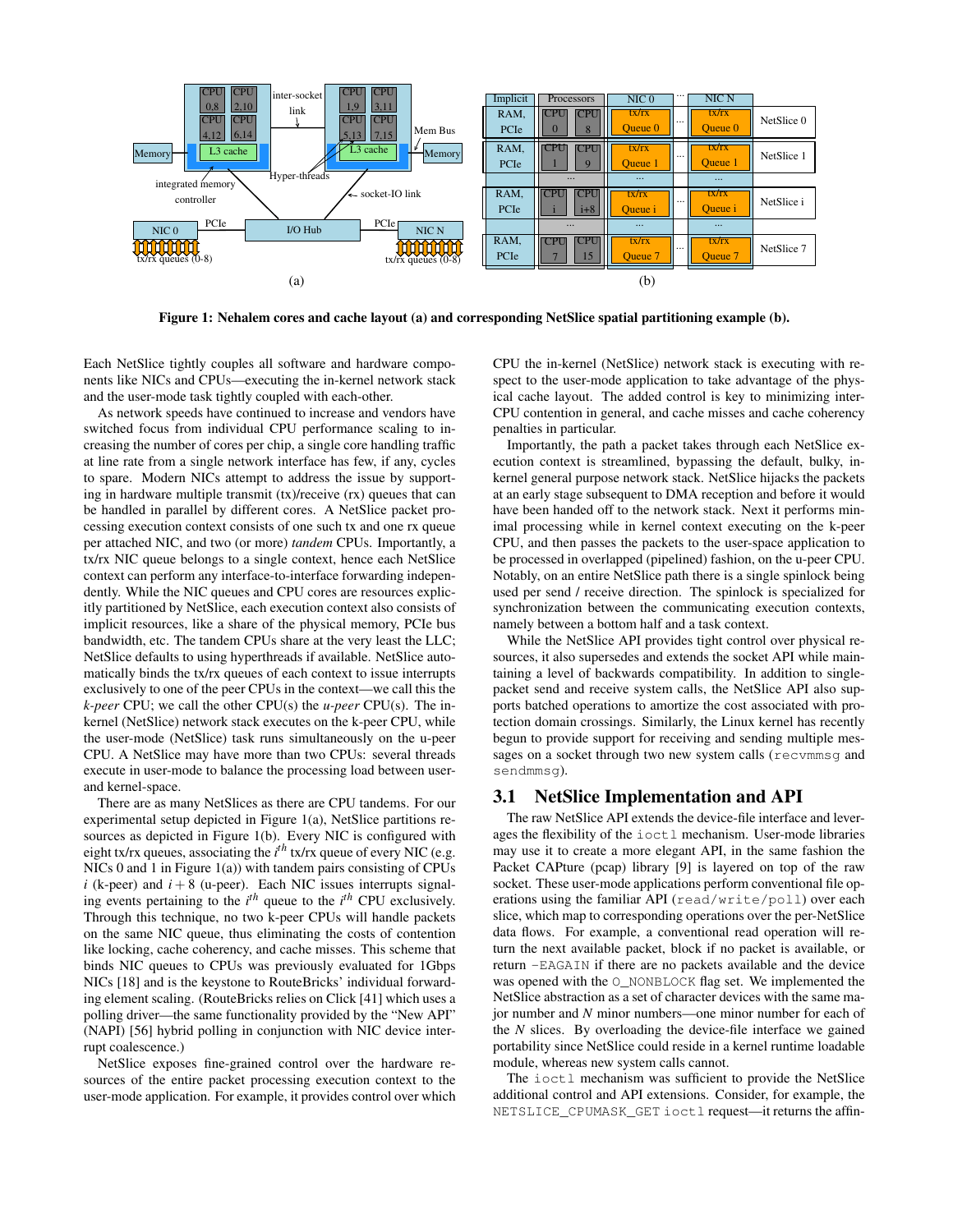```
1: #include "netslice.h"
2:
3: struct netslice_iov {
4: void *iov_base;<br>5: size t iov len:
      size_t iov_len; /* capacity */
6: size_t iov_rlen;/* returned length */<br>7: int flags: /* selective per-packet ope
7: int flags; /* selective per-packet operations */ 8: \frac{1}{2} iov[TOVS]:
   8: } iov[IOVS];
9:
10: struct netslice_rw_multi {
11 \cdot int flags;
12: } rw_multi;
13:
14: struct netslice_cpu_mask {
15: cpu_set_t k_peer, u_peer;
16 \cdot 1 mask;
17:
18: fd = open("/dev/netslice-1", O_RDWR);
19:
20: rw_multi.flags = MULTI_READ | MULTI_WRITE;
21: ioctl(fd, NETSLICE_RW_MULTI_SET, &rw_multi);
22: ioctl(fd, NETSLICE_CPUMASK_GET, &mask);
23: sched_setaffinity(getpid(), sizeof(cpu_set_t),
24: &mask.u peer);
```

```
25: for (i = 0; i < IOVS; i++) {
26: iov.iov_base = malloc(MTU_LARGE);<br>?? iov.iov len = MTU LARGE;
       iov.iov_len = MTU_LARGE:
28: }
29: if (mlockall(MCL_CURRENT) < 0)
30: EXIT_FAIL_MSG("mlockall");
31:
32: for (:): {
33: ssize_t cnt, wcnt = 0;
34: if ((cnt = read(fd, iov, IOVS)) < 0)
35: EXIT_FAIL_MSG("read");
36:
37: for (i = 0; i < cont; i++)38: /* iov_rlen marks bytes read */<br>39: scan pkg(iov[il.iov]base.jov[i
             scan_pkg(iov[i].iov_base, iov[i].iov_rlen);
40: do {<br>41:size_t wr_iovs;
42: /* write iov_rlen bytes */<br>43: = write for \frac{1}{2}43: \text{wr\_iovs} = \text{write}(\text{fd, siov}[\text{worth}], \text{cnt-wcnt});<br>44: if (\text{wr} \text{ ions} < 0)if (wr\_iovs < 0)45: EXIT_FAIL_MSG("write");<br>46 \cdot went += wr ioys;
46: wcnt += wr\_iovs;<br>47: } while (wcnt < cnt)
        47: } while (wcnt < cnt);
48: }
```
#### Figure 2: One NetSlice batched read/write example.

ity mask of the tandem CPUs, providing the current user-mode task with fine control over the CPU it runs atop. The NETSLICE\_TX\_ CSUM\_SET ioctl allows the user-mode application to offload TCP, IP, both or no checksum computation (alternatively, one may set a per-packet flag in the netslice\_iov). The in-kernel Net-Slice stack has the knowledge to enable hardware specific offload computation to spare CPUs from unnecessarily spending cycles.

Once the NETSLICE\_RW\_MULTI\_SET ioctl is issued, the user-mode application may overload the read/write calls to send and receive an array of datagrams encoded into the parameters. Note that this is fundamentally different than the readv / writev calls which can only perform scatter-gather of a *single* datagram (or packet) per call. Batched packet receive and send operations are instrumental in mitigating the overheads of issuing a system call per operation. At the same time, batching reduces per packet locking overheads, e.g. spinlock induced cycle waste and cache coherency overheads, between the user-mode task while executing system calls and the in-kernel NetSlice network stack.

Figure 2 shows an example of application code using NetSlice batched read / write for a naïve deep packet inspection tool. Commenting out lines 37 and 39, the application forwards packets behaving as a regular router. The array of buffers are passed to the read and write functions encoded in netslice\_iov structures. The example consists of a single NetSlice (namely the first Net-Slice) hence the application will only receive packets classified to be handled by the first queue of each NIC. To handle the entire traffic, the example can be easily extended to accommodate all available queues using either an equal number of threads or processes.

For outgoing packets, the routing decision is performed by default within the in-kernel NetSlice stack. However, there is an ioctl request (NETSLICE\_NOROUTE\_SET) that allows applications to instruct NetSlice that routing will be performed in userspace (by encoding the chosen output interface within the parameters of the write call). If the hardware decides which NIC rx queue to place the received packets onto, the software is responsible for selecting an outbound NIC queue to transmit packets on. For the conventional network stack, the core kernel or the device driver is responsible with implementing this functionality. NetSlice provides a specialized classification "virtual function" that overrides driver or kernel provided hash functions (by updating the select\_queue function pointer of net\_device structures). The NetSlice classification function ensures that the packets which belong to a particular NetSlice context are placed solely on the tx queues associated with the context. Unlike the classification functions provided by the device drivers (e.g. the Myricom myri10ge driver provides the myri10ge\_select\_queue function) or the kernel's default simple\_tx\_hash, the NetSlice classification function is cheaper, consisting only of three load operations, one arithmetic, one bitwise mask operation, and no conditional branches (by contrast, simple\_tx\_hash has three conditional statements).

Instead of a character device, we could have implemented Net-Slice by extending the socket interface with a new socket type (e.g. SOCK\_RAW). However, the current approach enabled us to seamlessly commandeer received packets immediately after reception. A new PF\_PACKET socket does not curtail the default network stack, nor does it prevent the kernel from performing additional processing per packet (e.g. pass packets through all relevant protocol handlers).

#### 3.2 Discussion

NetSlice does not rely on zero-copy techniques, unlike prior work for which zero-copy was the keystone in boosting the performance of I/O and network paths [28, 52]. Instead, NetSlice copies each packet once between user- and kernel-space, trading off CPU cycles in exchange for flexibility and portability. The reason we can afford to make this tradeoff is because modern NUMA (nonuniform memory access) architectures that replaced the Front-Side-Bus with point-to-point interconnects can be CPU bound when processing packets [27]; with the caveat that cache coherency overhead and cache misses can be kept sufficiently low [21]. As we will show in Section 4, NetSlice minimizes these overheads and achieves linear scalability with the number of cores, while maintaining the cost of packet copies constant per CPU. The cost is roughly a cache miss for the first load plus the time it takes to copy the remaining bytes which the hardware prefetching already brought in the LLC. This works to our advantage, since CPU cycles and even entire cores are easier to scale than interconnect and bus capacities: Moore's Law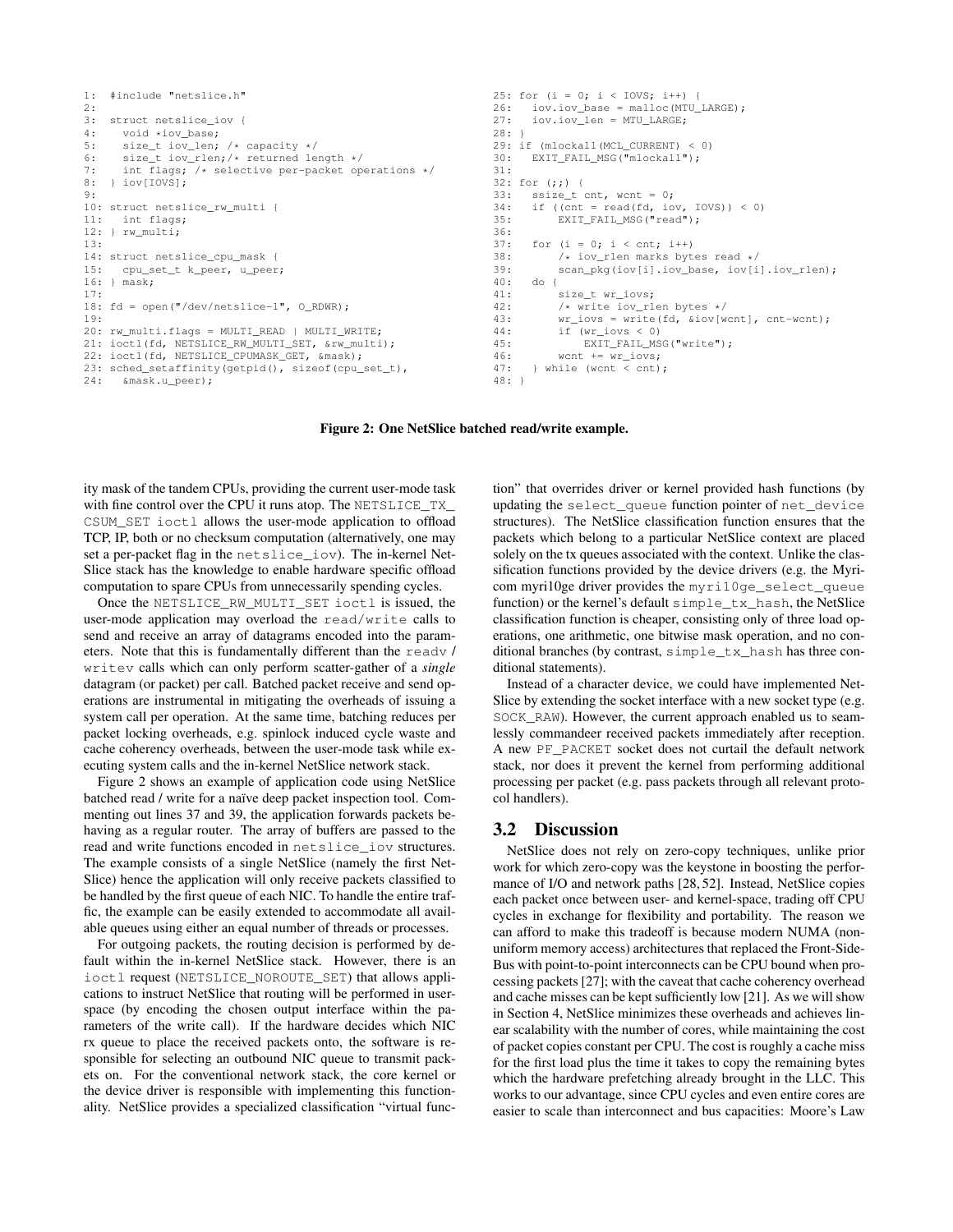currently results in an increase in cores, and the goal is to fully utilize each core. Further, commodity NICs are expected to support an increasing number of queues, since they are also used to support virtualization.

NetSlice leverages modern hardware to render zero-copy an orthogonal issue, less pivotal for performance, which can be supported in the future if so desired. By avoiding zero-copy, NetSlice gains added portability and usability. Currently, NetSlice comprises of a single runtime loadable module that works out-of-thebox with vanilla Linux kernels running stock NIC device drivers.

By contrast, zero-copy techniques, like memory mapping NIC DMA rings or the NIC's entire address space into user-space [17, 55] are not only invasive, they also break isolation. New device drivers may have to be written and supported, and kernels may have to be extended or modified accordingly. For example, the kernel scheduler will have to ensure that the user-mode task controlling a NIC is scheduled sufficient CPU time and is not preempted for long continuous periods [19, 25] of time, or packets may be dropped (when the DMA rings fill up). Moreover, current OSes lack support for delivering events to user-space in a timely fashion—mechanisms like epoll or kqueue / kevent do not currently feature interrupt delivery. Myricom's MX-10G is one such technology that provides zero-copy drivers. However, the MX-10G drivers are intended for TCP/IP and UDP/IP communication endpoints, and do not support interface-to-interface forwarding, the most basic functionality of a router or general purpose packet processor. In fact, the MX-10G drivers do not provide support out-of-the-box for two different NICs at the same time on the same machine.

Likewise, NetSlice is also orthogonal to the large body of past work that relocated the networking stack into user-space [17,33,35, 53,59]. For example, user-space networking may very well be built on top of NetSlice, although we did not yet implement the network stack encapsulation for replacing endpoint sockets. In our experience, conventional TCP and UDP sockets still perform sufficiently well, to date. Moreover, given that a typical host may have an arbitrarily large number of concurrent TCP and UDP connections, it is not clear that user-space networking, even built over NetSlice, would perform better than the current network stack since it would require efficient inter-process-communication for de-multiplexing and multiplexing traffic between user-mode applications. Nevertheless, we plan to investigate NetSlice support for endpoint sockets in the future.

#### 4. EVALUATION

We evaluated software packet processors running NetSlice and compared them against the state-of-the-art user-space and in-kernel equivalent implementations. We have ported packet processors to run over RouteBricks [27] forwarding elements, as well as to run in user-space using the pcap library [9]. Pcap is implemented on top of the conventional raw (PF\_PACKET) sockets. We also linked the pcap applications with Phil Wood's libpcap-mmap library [60], which uses the memory mapping functionality of PF\_PACKET sockets, known as PACKET\_MMAP. (PF\_RING [26] sockets are roughly an alternative implementation of the PACKET\_MMAP approach. Further, PF\_RING sockets require an invasive patch that alters the core-kernel codebase, unlike the readily available PACKET\_MMAP sockets or NetSlice.) A kernel that is built with the PACKET\_MMAP support copies each packet onto a circular buffer mapped into user-space before optionally adding it to the socket's queue. The user-space application can poll the arrival of new packets and receive them without the cost of issuing additional system calls. (The PACKET\_MMAP support does not implement



Figure 3: Experimental evaluation physical topology.

a zero-copy receive technique, a packet is copied the same number of times as with a traditional socket.) The NetSlice batched receive operation achieves the same net effect, however, unlike the NetSlice batched transmit, PACKET\_MMAP sockets do not offer equivalent support for outbound packets. During our experiments, we set the circular buffer size to the value that yielded the best performance, incidentally it was the maximum value. (For our experimental machines, the PCAP\_MEMORY=max request yielded a 1.93GB circular buffer.) We did not compare with the libnetfilter\_queue libipq packet redirection mechanism since it consistently crashed at high data rates (the netlink sockets it relies on proved to be inadequate for high data rates). Further, we did not use the TPACKET\_V3 pcap support since it was only recently introduced with Linux kernel versions 3.2, whereas Net-Slice currently only supports Linux kernel versions between 2.6.20 and 2.6.36.

NetSlice consists of 1814 lines of kernel module code and 2981 lines of user-space applications—a router, an IPsec gateway (839 lines of AES ports), and an implementation of the Maelstrom [15] protocol accelerator.

Our evaluation answers the following questions:

- What is the performance of NetSlice with respect to the stateof-the-art, for both routing and IPsec?
- What is the performance breakdown of the NetSlice techniques? To quantify this scenario, we funnel all traffic to be handled by a single NIC queue: there is no interference from extraneous CPUs and NIC resources, and we are able to quantify, in isolation:
	- The benefit of streamlining packet paths;
	- The NetSlice performance with respect to possible peer CPUs placement;
	- The benefit of NetSlice batched operations;
	- NetSlice added latency and CPU usage.
- How does NetSlice scale with the number of cores?
- Can complex packet processors built with NetSlice deliver the advertised performance increase?

#### 4.1 Experimental Setup

We deployed a testbed topology as depicted in Figure 3, with four Dell PowerEdge R900 machines serving as end-hosts that generate and receive traffic. The traffic is aggregated by two Cisco Catalyst 4948 series switches before being routed through a pair of identical Dell PowerEdge R710 machines, which we refer to as the egress and ingress routers. The egress and the ingress routers run various packet processor variants, like NetSlice, RouteBricks, or pcap.

Each R900 machine is a four socket 2.40GHz quad core Xeon E7330 (Penryn) with 6MB of L2 cache and 32GB of RAM—the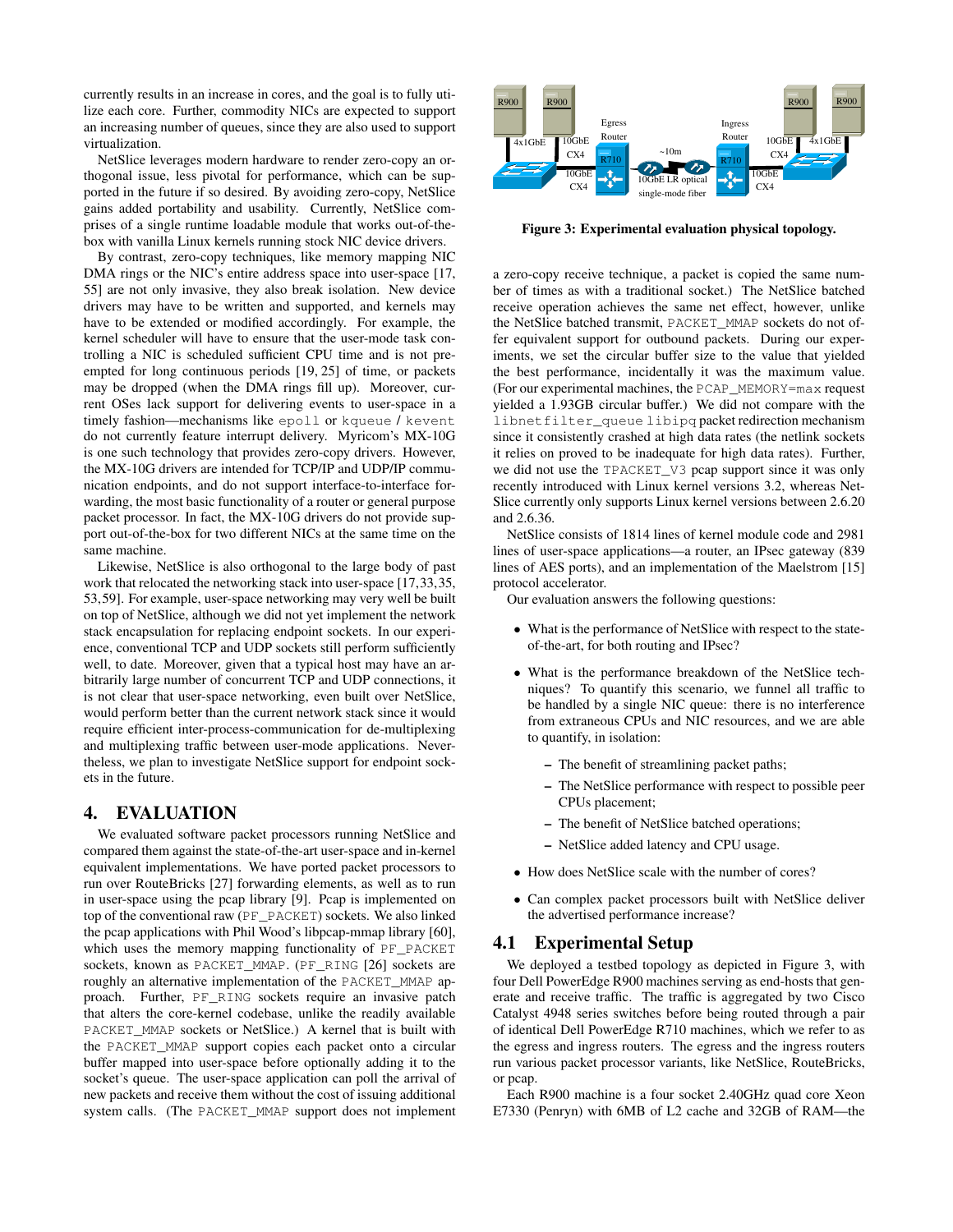E7330 is effectively a pair of two dual core CPUs packaged on the same chip, each with 3MB of L2 cache. By contrast, the R710 machines are dual socket 2.93GHz Xeon X5570 (Nehalem) with 8MB of shared L3 cache and 12GB of RAM, 6GB connected to each of the two CPU sockets. The Nehalem CPUs support hardware threads, or hyperthreads, hence the operating system manages a total of 16 processors. Each R710 machine is equipped with two Myri-10G NICs, one CX4 10G-PCIE-8B-C+E NIC and one 10G-PCIE-8B-S+E NIC with a 10G-SFP-LR transceiver. Figure 1(a) depicts the R710 internal structure with two NICs.

The egress router is connected to the ingress router via a 10 meter single-mode fiber optic patch cable, and each router is connected to the corresponding switch through a 6 meter CX4 cable. Two of the R900 machines are each equipped with an Intel 82598EB 10-Gigabit CX4 NIC, while the other two R900 machines are connected to the switches through all of their four Broadcom NetXtreme II BCM5708 Gigabit Ethernet NICs. We use the additional R900 machines, although the egress and ingress routers only have one 10GbE connection on each side, since a single R900 machine with a 10GbE interface is unable to receive (in the best configuration) more than roughly 5Gbps worth of MTU size (1500 byte packets) traffic. The packet rate (pps) for the R710 router with the Myricom 10GbE NIC was the same for both a kernel-level router and NetSlice: 1215k pps using minimum size packets (64 bytes; or 174 Mbps) and 822k pps with MTU size packets (1500 bytes; or 9.68 Gbps). The same observation applies for the R900 client with the Intel 10GbE NIC. RouteBricks altered the NIC driver to increase the packet rate by performing DMA transfers of small packets in a single transaction on the PCIe bus. Our evaluation does not include such batching since it is not clear it is possible on our Myricom NICs. Further, we did not use the Intel 82598 NIC for the evaluation comparisons since it does not support the Intel Flow Director and does not provide a deterministic mapping from a flow to a queue. We used the Myricom 10GbE NIC for all evaluation comparison.

Unless specified otherwise, we generate traffic between the R900 machines with Netperf [5] that consists of MTU size UDP packets at line rate (10Gbps). The machines run the Linux kernel version 2.6.28-17; we use the myri10ge version 1.5.1 driver for the Myri-10G NICs and the ixgbe version 2.0.44.13 driver for the Intel NICs. Both drivers support NAPI and are configured with factory default interrupt coalescence parameters. To enable RouteBricks, we modified the myri10ge driver to work in polling mode with Click (we used Linux kernel version 2.6.24.7 with Click, the most recent version supported).

All values presented are averaged over multiple independent runs, between as low as eight and as high as 32 runs; the error bars denote standard error of the mean and are always present, although most of the time they are sufficiently small to be virtually invisible.

#### 4.2 Forwarding / Routing

Figure 4 shows the UDP payload throughput for the most basic functionality—packet routing with MTU size packets. We compare the NetSlice implementation with the default in-kernel routing, a RouteBricks implementation, and with the best configurations of pcap user-space solutions. Utilizing all NIC queues and all CPUs, NetSlice forwards packets at nominal line rate (roughly 9.7Gbps for MTU packet size and MAC layer overhead), as do the kernel and RouteBricks routing. However, the best pcap variants top off at about 2.25Gbps. There is no difference between pcap and pcapmmap, while Click user-space does in fact perform worse.

For each case, the Figure shows the additional scenario in which all traffic is handled by a single NIC queue (per available NIC). In



Figure 4: Packet routing throughput.



Figure 5: Routing throughput for single a NIC queue, a single NetSlice, and various u-peer CPU placements.

this case, the kernel achieves 7.59Gbps, while NetSlice achieves 74% of the kernel throughput, while pcap-mmap achieves  $\frac{1}{11}$  of the throughput achieved by NetSlice, and about 7.6 times better than regular pcap. As expected, in-kernel variants perform better since routing is performed at an early stage, and less CPU work (zerocopy forwarding) is expended per dropped packet [49].

The take-away is that the NetSlice kernel to user-space communication channel is highly efficient, even when a single channel is used (a single NetSlice is two CPUs and one NIC queue per NIC). Moreover, using more than a single NetSlice easily sustains line rate—currently, our clients are not able to generate more than 10Gbps worth of MTU-size packet traffic.

Next, we evaluate the importance of the u-peer CPU placement. User-space processing takes place on the u-peer CPU as part of the spatial partitioning that isolates individual NetSlices. Here we used a single NetSlice to stress one communication channel that handles all traffic in isolation. Since only two tandem CPU cores and one NIC queue per NIC are utilized, the experiment only accounts for direct interference (like cache coherency, cache misses due to pollution) within a single NetSlice. Additional indirect interference is expected in the general case, however, the NetSlice spatial partitioning was designed precisely to keep such interference to a minimum. Figure 5 shows the throughput given various core placement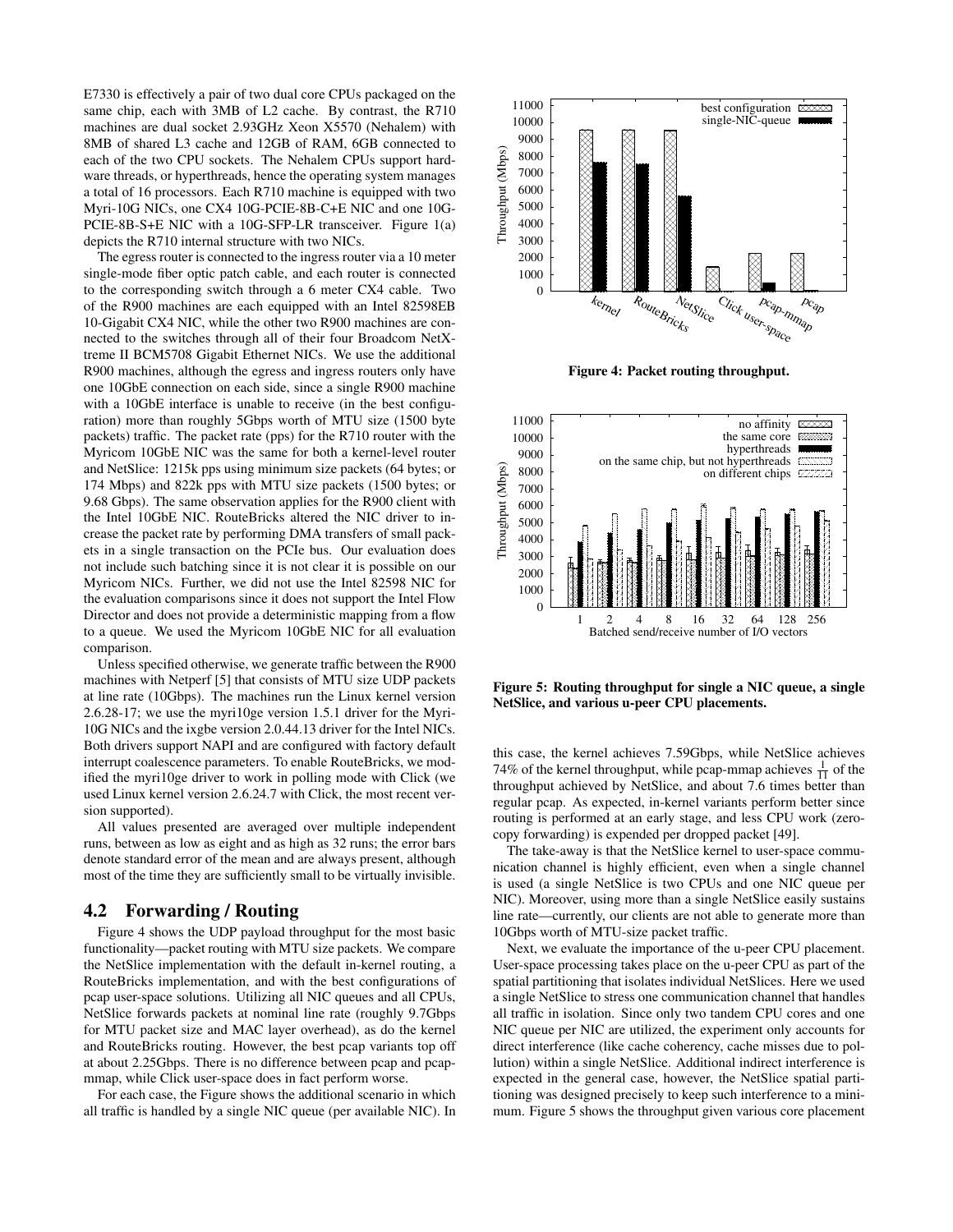| Configuration          | Packets $/\mu s$ | $RTT(\mu s)$       |
|------------------------|------------------|--------------------|
| Linux kernel           | 1/100            | $242.24 \pm 42.14$ |
| Linux kernel           | 10/100           | $279.48 \pm 42.74$ |
| NetSlice (no batching) | 1/100            | $255.38 \pm 39.98$ |
| NetSlice (no batching) | 10/100           | $308.10 \pm 44.51$ |
| NetSlice (128-batch)   | 1/100            | $255.67 \pm 40.18$ |
| NetSlice (128-batch)   | 10/100           | $301.33 \pm 42.16$ |

Table 1: Round-trip-time (RTT) between the end-hosts.

choices and the number of I/O vectors used for batched operations. There are several key observations. First, if the user-mode task does not use the CPU affinity as instructed by NetSlice, the default choice made by the OS scheduler is suboptimal. Moreover, the high error bars imply that the kernel does not attempt to perform smart task placement. The Linux scheduler is primitive in that it typically moves a task on the runqueue of a different CPU only if the current CPU is deemed congested.

The second observation is that using the same CPU for both in-kernel and user-space processing performs the worst—there are simply not enough cycles to counter the excessive overheads introduced by the context switches. Additionally, there is an impedance mismatch between the task context and the in-kernel processing that is performed in a softirq context and is of strictly higher priority than the task, i.e. the task is not scheduled enough cycles. This setting is complicated further by the kernel's per-CPU ksoftirqd threads that are spawned to act as rate-limiters during receive-livelock scenarios [49].

The third observation is that same-chip and hyperthread placement outperform the scenario in which the user-space processing happens on a different chip. This is consistent with the memory hierarchy—i.e. accessing the shared L3 cache is faster than accessing data over the QuickPath inter-socket link. However, note that the gap between same-chip and different-chip data access decreases considerably with the increase in the number of I/O vectors. This is likely because batching increases code and data locality, and hardware optimizations like pre-fetching and pipelined processing are in effect. Batched processing also improves the performance of user-space processing on the hyperthread, however to a lesser extent than same-chip placement, presumably because the hardware threads still contend for functional units (e.g. ALUs) within the (shared) physical core.

The best case is when the peer CPUs are on the same chip yet are not hyperthreads. However, the Figure shows the scenario in which a single NetSlice is used, hence only the peer CPUs are utilized, all the remaining cores are idle. In the general case, such a placement choice is only viable when there is a lower number of NetSlices than there are available CPUs. By default, NetSlice performs userspace processing on the sibling hyperthread, if one is available having two sibling hyperthreads work on different NetSlices would split the cache levels (higher than the LLC) into half.

Figure 5 also shows the performance increase due to NetSlice batching. For the default peer CPU placement (i.e. sibling hyperthreads) we observe a 46.2% increase in aggregate throughput from singleton send / receive to 256 batched I/O vectors shuttled between user-space and the kernel in a single operation, even though the kernel uses the fast system call processor instructions (e.g. SYSENTER).

In summary, the forwarding throughput of a single NetSlice is eleven times larger than the best pcap. Of that, batching provides a 46.2% throughput increase, peer CPU placement provides a 78.3% throughput increase when batching is used and 66.6% increase with no batching, while the streamlined path of packets (with no batch-

| Datarate | CPU usage ( $\%$ of single CPU) |                  |                  |
|----------|---------------------------------|------------------|------------------|
| (Mbps)   | Total                           | k-peer           | u-peer           |
| 1000.9   | $31.34 \pm 1.00$                | $1.90 \pm 0.30$  | $29.44 \pm 0.73$ |
| 2001.8   | $63.49 \pm 1.39$                | $12.41 + 0.72$   | $51.09 \pm 0.68$ |
| 3002.7   | $100.38 \pm 0.88$               | $24.56 \pm 1.61$ | $75.82 \pm 0.92$ |
| 4003.2   | $102.28 + 2.69$                 | $14.29 \pm 3.41$ | $87.99 \pm 0.72$ |
| 5003.1   | $103.40 + 2.78$                 | $17.94 \pm 2.90$ | $85.46 \pm 1.36$ |

Table 2: CPU usage: One NetSlice (2 CPUs) forwarding.

ing or peer CPU placement) provides a 4.5 times throughput increase over pcap-mmap. This coarse break-down does not reveal the subtle interaction between NIC queues nor the cross core, cross PCIe bus, and cross QuickPath interconnect interference.

Table 1 shows the additional latency introduced by a single Net-Slice forwarding element. The experiment shows the roud-triptime (RTT) between an R900 end-host and the Ingress Router while traffic flows through the Egress Router (Figure 3). The Table depicts the Egress Router performing standard in-kernel forwarding, and forwarding through NetSlice with batching both disabled and enabled (128 I/O vectors). The table shows two scenarios, one in which the sender issues packets at a steady rate of one every 100µ*s* and a second in which the sender issues 10 packets in rapid succession every 100µ*s*. The two-way latency introduced by NetSlice is 19 $\mu$ *s* on average (at most 28 $\mu$ *s*), which is half the standard deviation of the reported RTTs. The latency introduced by NetSlice is in fact smaller than the effects of NIC interrupt coalescence (IC) and NAPI, two ubiquitous techniques that have been universally adopted to the detriment of latency (e.g. the myri10ge driver defaults the rx-usecs IC parameter to 75µ*s* and does not compile without NAPI).

Table 2 shows the NetSlice CPU utilization while forwarding traffic through a single NIC queue, for increasing input data rates. As expected, the CPU utilization increases with the data rate, however, the increase is less sharp for rates greater than 3Gbps. This is due to batching which, while seldom used for rates less than 3Gbps, is required to forward packets at increasingly higher data rates, as we previously showed in Figure 5.

#### 4.3 IPsec

Next we evaluate a CPU intensive packet processing task, namely IPsec encryption with 128 bit key (typically used by VPNs). We implemented AES encryption in Cipher-block Chaining (CBC) [31] mode of operation. Our experiments focused on steady-state performance, hence the key establishment protocol is not evaluated. We use IPsec to evaluate how NetSlice scales with the number of cores. IPsec accelerators typically need all the CPU cycles they can spare and two NetSlices proved sufficient to forward all the 10Gbps MTU-size traffic that our testbed was able to generate.

Ideally, NetSlice should only trail RouteBricks by a constant factor (per CPU) due to the cycles spent performing an additional copy per packet and the overhead of protection domain crossings (system calls). Figure 6 shows that NetSlice does scale linearly with the number of CPUs, closely following RouteBricks. The NetSlice throughput is roughly 8% less than that of RouteBricks. RouteBricks tops off at 9157Mbps, about 600Mbps shy of nominal line rate. NetSlice tops off at about 8513Mbps. We expect both NetSlice and RouteBricks to continue to scale linearly given more cores. By contrast, the user-space variants using pcap scale poorly and are unable to take advantage of the current technology trend towards placing many independent cores on the same silicon die. (The Figure reports on the best user-space pcap variants with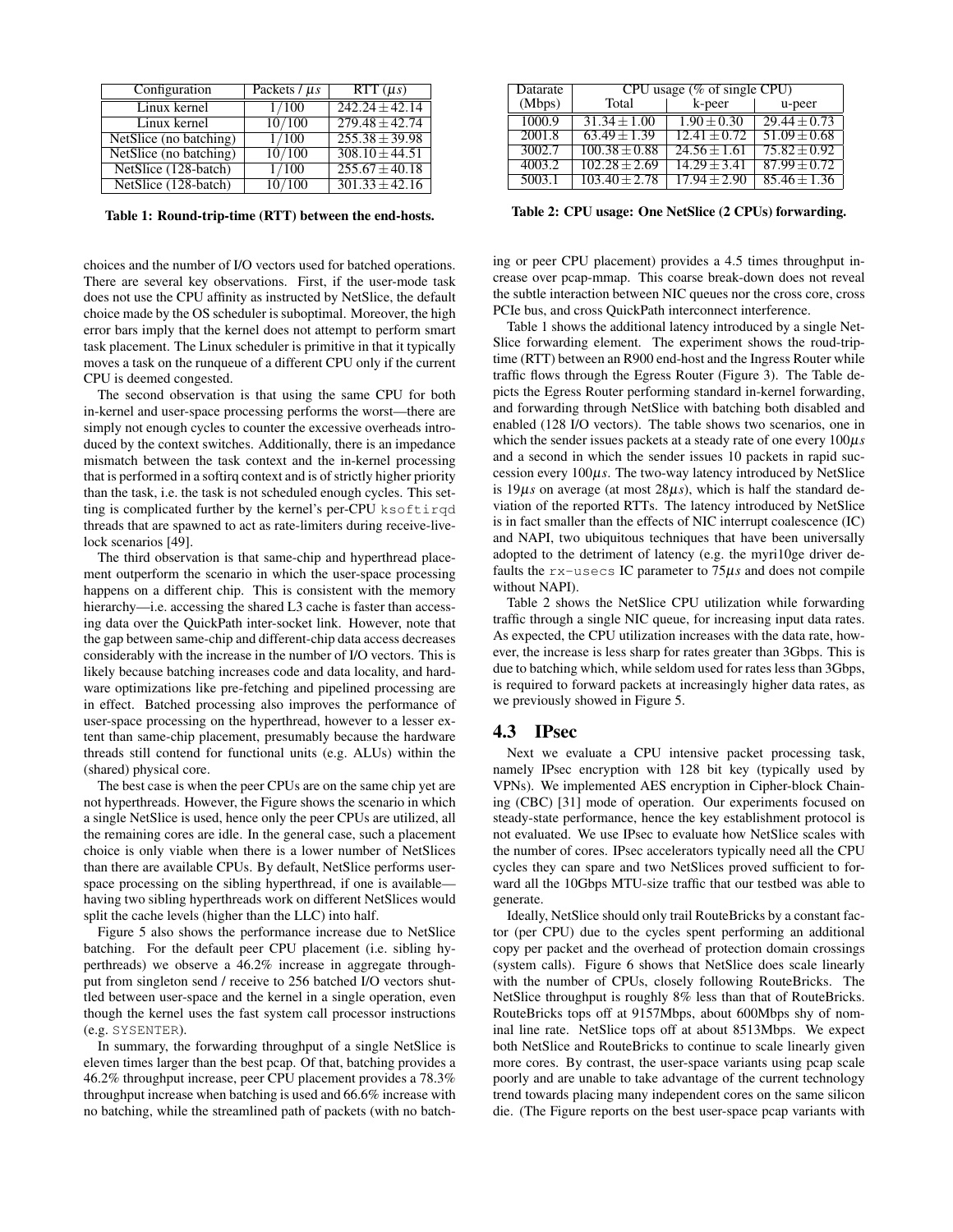

Figure 6: IPsec throughput scaling with cores.



Figure 7: IPsec throughput, all vs. single NIC queue.

a dispatch thread load balancing packets to threads bound to CPUs exclusively.)

Figure 7 shows IPsec throughput results for the best configurations of NetSlice, RouteBricks, and pcap user-space solutions along with the additional scenario in which all traffic is handled by a single NIC queue. First, notice that the pcap variants top off at about 2258Mbps in the common case and perform poorly when traffic is handled by a single NIC queue. As with routing, the pcap-mmap outperforms conventional pcap in the latter scenario and NetSlice, like RouteBricks, vastly outperforms the user-space variants. Net-Slice also achieves better throughput than RouteBricks since all traffic that is routed to a single NIC queue is handled by Route-Bricks with a single CPU in kernel mode, whereas NetSlice handles it with a pair of CPUs, one running in kernel-mode and one running the user-mode task.

The take-away is that NetSlice scales with the number of available cores as good as the in-kernel RouteBricks implementation does. By contrast, user-space variants that use conventional raw sockets scale poorly and are comprehensively outperformed by NetSlice and RouteBricks during a CPU intensive task like IPsec.

#### 4.4 The Maelstrom Protocol Accelerator

To get more insight into the feasibility of building highly complex protocol accelerators atop NetSlice, we ported and evaluated the Maelstrom [15] appliance. Maelstrom is a performance enhancement proxy developed to overcome the poor performance of TCP when loss occurs on high bandwidth / high latency network links. Maelstrom appliances work in tandem, each appliance located at the perimeter of the network and facing a LAN on one side and a high bandwidth / high latency WAN link on the opposite side. The appliances perform forward error correction (FEC) encoding over the egress traffic on one side and decoding over the ingress traffic on the opposite side. In Figure 3, the egress and the ingress routers are running Maelstrom appliances, with the egress router encoding over all traffic originating from the clients on the same LAN and destined for the clients on the LAN behind the ingress router. The ingress router receives both the original IP traffic and the additional FEC traffic and forwards the original traffic and potentially any recovered traffic to original destination nodes. In reality, each Maelstrom appliance works both as an encoder and as an decoder at the same time.

The existing hand-tuned, in-kernel version of Maelstrom is about 8432 lines of C code. It is self contained with few calls into the exported kernel base symbols, and it was not yet retrofitted to take advantage of multi-queue NICs and multiple cores. By contrast, the NetSlice implementation required 934 lines of user-space C code, not counting the NetSlice kernel module or the 263 lines of hashtable implementation. For MTU size packets, NetSlice achieves a goodput of 6993.69  $\pm$  35.7Mbps for a throughput of 8952.04  $\pm$ 37.25Mbps. For the nominal FEC parameters we used (namely, for every  $r=8$  packets, an additional  $c=3$  FEC packets are sent), there is a 27.27% overhead. NetSlice achieves close to maximum goodput: 6993.69Mbps  $\times (1 + \frac{c}{r+c}) = 8901$ Mbps.

# 5. RELATED WORK

It has been well known that large scale cache coherent, possibly NUMA, multiprocessors require careful operating system design, or else various bottlenecks prevent the systems from realizing their performance potential. Indeed, operating systems like Tornado/K42 [32, 42, 58] have been carefully designed to minimize contention by clustering and replicating key kernel data structures, and by employing intricate scheduling algorithms that, for example, take NUMA locality into account.

More recently, there have been several research efforts that aimed at redesigning the OS from the ground up in order to effectively exploit the emerging and now ubiquitous multi-core architectures. Corey [20] is an ExoKernel-like OS within which shared kernel data structures and kernel intervention are kept to a minimum, while applications are given explicit control over the sharing of resources. This allows the Corey kernel to perform finer grained locking of highly accessed data structures, like process memory regions. The Barrelfish research operating system [16] explores how to structure the OS as a distributed system in order to best utilize future multi- and many-core, potentially heterogeneous systems. Similarly, the Helios [50] operating system tackles building and tuning applications for heterogeneous systems through satellite kernels. Satellite kernels export a uniform set of OS abstractions across all CPUs and communicate one with another by means of explicit message passing instead of relying on a cache coherent memory system. The Tessellation OS [43] introduces a "nanovisor" to enforce strict spatial and temporal resource multiplexing between library OSes. To ensure resource isolation, the Tessellation OS envisions hardware support for resources that have been traditionally hard to share, like caches and memory bandwidth.

Like the Tessellation OS, NetSlice performs spatial partitioning of the CPU, memory, and multi-queue NIC resources at coarse granularity. However, the NetSlice partitioning is domain specific,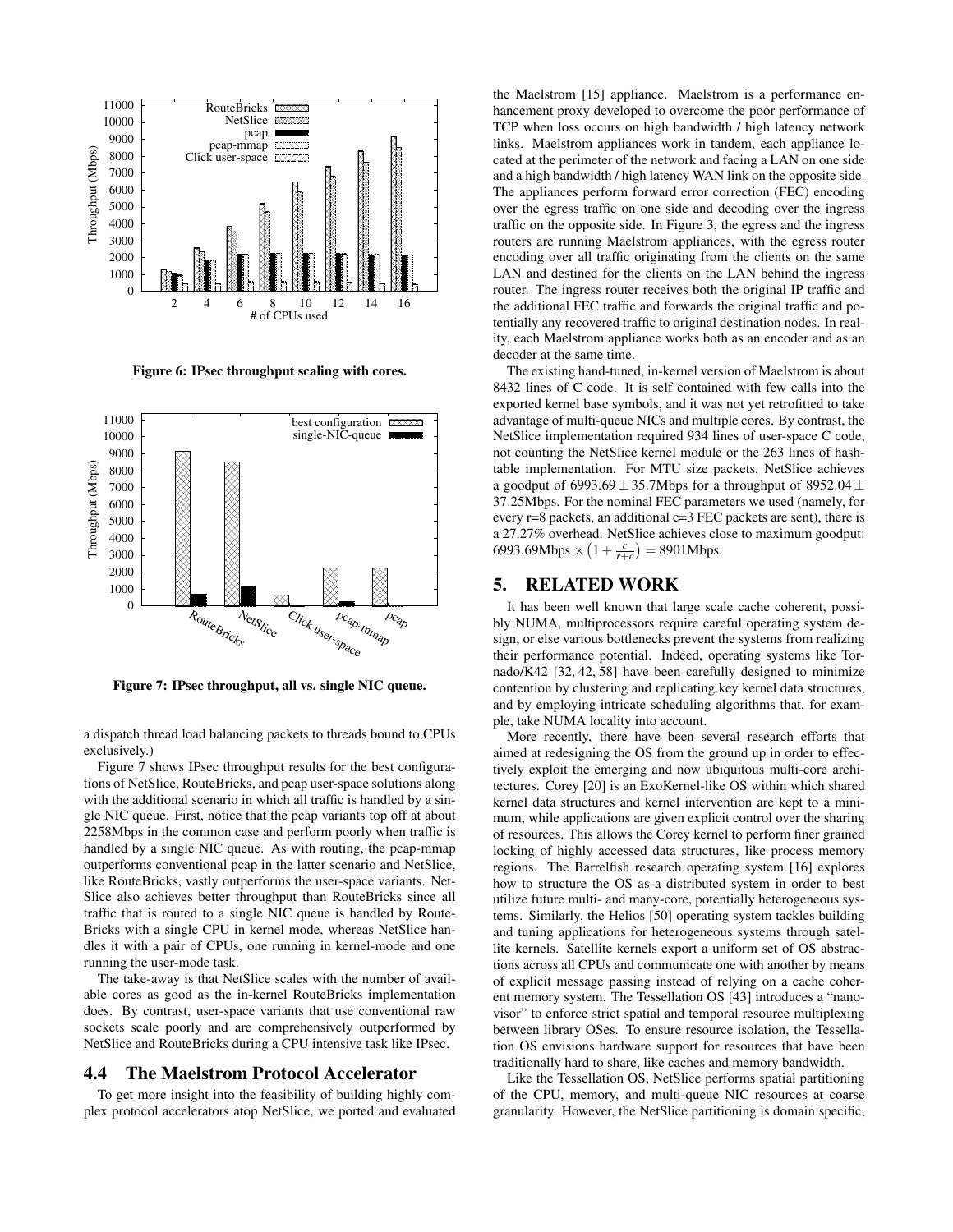and the performance isolation need not be strongly enforced, instead it is implicit by the design of the NetSlice abstraction itself.

Historically, there have been a large number of zero-copy userspace network stacks proposed [17, 26, 28, 35, 52, 53, 55, 59]. Their general approach was to eliminate the OS involvement on the communication path, and virtualize the NIC while providing direct, low-level access to the network. Some of these approaches relied on hardware support, for example, U-Net [59] and its commercial successor VIA [14, 29] required a communications co-processor capable of demultiplexing packets into user-space buffers, and an on-board MMU (Memory Management Unit) to perform RDMA (Remote DMA) [12]. The former is not available on typical Ethernet NICs, moreover, IOMMUs are currently unable to handle page faults [34]. Other systems [22, 23, 28] rely on virtual memory and page protection techniques, however, on demand memory mapping of shared buffers is tricky and can be unnecessarily expensive; such techniques are yet to be adopted by mainstream kernels.

NetSlice is orthogonal to prior work that placed the network stack in user-space. Further, it does not use zero-copy techniques since they were not necessary (see Section 3.2) and they would have prevented portability.

Software routers Achilles' heel has been, and continues to be, the low performance with respect to their hardware counterparts. Nevertheless, recent efforts, like RouteBricks [27], have shown that modern multi-core architectures and multi-queue NICs are well suited for building low-range software routers, albeit in kernelspace. RouteBricks relies on a cluster of PCs fitted with Nehalem multi-core CPUs and multi-queue NICs, connected through a kdegree butterfly interconnect. Packets are forwarded / routed at aggregate rates of 24.6Gbps per PC, however, the interconnect routing algorithm introduces packet re-ordering. The PacketShader [37] software router takes RouteBricks further by providing an entire framework for general-purpose packet processing that utilizes the Graphics Processing Unit (GPU).

Internally, RouteBricks uses the Click [41] modular router, an elegant framework for building functionality from smaller building blocks that can be arranged in an acyclic control flow graph. However, Click is aimed at building routers and does not easily express general packet processing; e.g. it cannot support global state that extends across building blocks.

In general, software routers are implemented within the kernel [36, 57], early in the network stack and below the (raw) socket interface. Full blown software routers like RouteBricks [27] may require distributed coordination algorithms to decide interconnect forwarding paths [11]. By contrast, NetSlice provides support for user-space implementation of individual packet processing units, independent of interconnects. Complex packet processing logic, like rule-based forwarding [54], or the distributed coordination in RouteBricks may be seamlessly built using NetSlice (NetSlice does not re-order packets).

NetSlice can be used to implement the XORP [38] open source routing platform, or to provide rapid prototyping of OpenFlow [47] forwarding elements. For example, the current NetFPGA [44] reference implementation is limited to four 1GbE interfaces (the recently launched NetFPGA-10G supports four 10GbE interfaces), whereas NetSlice is only limited by the number of CPUs and PCIe connections a commodity server can support. Moreover, developers need not have intimate Verilog knowledge, or worry about details such as gateware real-estate.

The new Threaded NAPI (TNAPI) PF\_RING [26] support improves on the raw socket by creating one virtual NIC per receive queue and capturing traffic from each virtual NIC with a different user-space thread (somewhat similar to NetSlice's spatial partitioning). In general, such packet capture techniques are only optimized for the receive path, ignoring the transmission, which means that they provide no support for efficient interface-to-interface forwarding, which is the most basic software router / packet processor functionality.

### 6. CONCLUSION

The end of CPU frequency scaling is ushering in a world of slow cores and fast networks. This paper introduced the NetSlice operating system abstraction that enables building scalable packet processors in user-space. NetSlice tightly couples the hardware and software packet processing resources by performing domain specific, coarse-grained, spatial partitioning of CPU cores, memory, and NIC resources. NetSlice also provides the application with control over these resources. On top of each resource partition, Net-Slice superimposes independent streamlined communication channels to shuttle packets between NICs and user-space and bypass the default network stack. While it is backward compatible with the conventional socket API, the NetSlice API also provides batched send / receive operations to amortize the cost of protection domain crossings. Further, NetSlice is portable, working with existing device drivers. We demonstrate NetSlice by showing that complex user-space packet processors can scale linearly with the number of cores and operate at nominal 10Gbps line speeds.

#### 7. AVAILABILITY

The NetSlice source code is published under BSD license and is freely available for download at http://netslice.cs. cornell.edu.

# 8. ACKNOWLEDGEMENTS

We would like to thank our shepherd, Ripduman Sohan, and the anonymous reviewers for their comments. This work was partially funded and supported by an IBM Faculty Award, NetApp Faculty Fellowship, and Alfred P. Sloan award received by Hakim Weatherspoon. Further partial support includes NSF TRUST (No. 0424422), NSF Future Internet Architecture (No. 1040689), NSF CAREER (No. 1053757), and DARPA Computer Science Study Panel (No. D11AP00266).

#### 9. REFERENCES

- [1] GENI: Global Environment for Network Innovations. http://www.geni.net.
- [2] Internet2. http://www.internet2.edu.
- [3] Juniper Networks: Open IP Service Creation Program (OSCP). http://www.ictnetworks.com.au/pdf/ 1000167-en.pdf.
- [4] Netequalizer. http://netequalizer.com.
- [5] Netperf. http://netperf.org.
- [6] NLR: National LambdaRail. http://www.nlr.net.
- [7] PacketLogic. http://proceranetworks.com.
- [8] Riverbed. http://www.riverbed.com.
- [9] tcpdump / libpcap. http://www.tcpdump.org.
- [10] Cisco opening up IOS. http://www.networkworld. com/news/2007/121207-cisco-ios.html, 2007.
- [11] M. Al-Fares, A. Loukissas, and A. Vahdat. A scalable, commodity data center network architecture. In *Proceedings of the ACM SIGCOMM 2008 conference on Data communication*, SIGCOMM '08, pages 63–74, New York, NY, USA, 2008. ACM.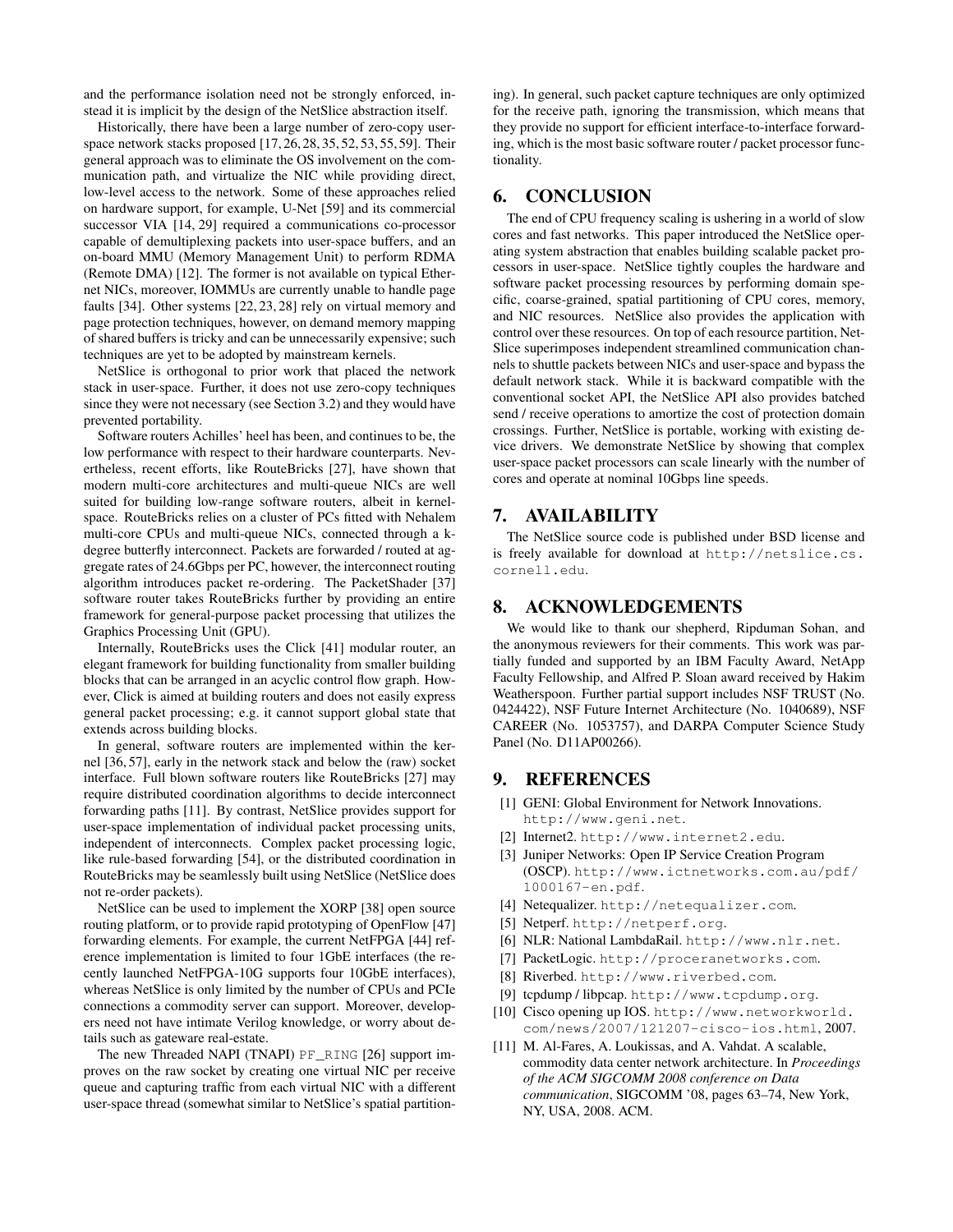- [12] AMD. I/O Virtualization Specification, 2007.
- [13] G. M. Amdahl. Validity of the single processor approach to achieving large scale computing capabilities. In *Proceedings of the April 18-20, 1967, spring joint computer conference*, AFIPS '67 (Spring), pages 483–485, New York, NY, USA, 1967. ACM.
- [14] P. Balaji, P. Shivam, P. Wyckoff, and D. Panda. High performance user level sockets over gigabit ethernet. In *Proceedings of the IEEE International Conference on Cluster Computing*, CLUSTER '02, pages 179–, Washington, DC, USA, 2002. IEEE Computer Society.
- [15] M. Balakrishnan, T. Marian, K. Birman, H. Weatherspoon, and E. Vollset. Maelstrom: transparent error correction for lambda networks. In *Proceedings of the 5th USENIX Symposium on Networked Systems Design and Implementation*, NSDI'08, pages 263–278, Berkeley, CA, USA, 2008. USENIX Association.
- [16] A. Baumann, P. Barham, P.-E. Dagand, T. Harris, R. Isaacs, S. Peter, T. Roscoe, A. Schüpbach, and A. Singhania. The multikernel: a new os architecture for scalable multicore systems. In *Proceedings of the ACM SIGOPS 22nd symposium on Operating systems principles*, SOSP '09, pages 29–44, New York, NY, USA, 2009. ACM.
- [17] S. Blott, J. Brustoloni, and C. Martin. NetTap: An Efficient and Reliable PC-Based Platform for Network Programming. In *Proceedings of OPENARCH*, 2000.
- [18] R. Bolla and R. Bruschi. Pc-based software routers: high performance and application service support. In *Proceedings of the ACM workshop on Programmable routers for extensible services of tomorrow*, PRESTO '08, pages 27–32, New York, NY, USA, 2008. ACM.
- [19] H. Bos, W. de Bruijn, M. Cristea, T. Nguyen, and G. Portokalidis. FFPF: fairly fast packet filters. In *Proceedings of the 6th conference on Symposium on Opearting Systems Design & Implementation - Volume 6*, OSDI'04, pages 24–24, Berkeley, CA, USA, 2004. USENIX Association.
- [20] S. Boyd-Wickizer, H. Chen, R. Chen, Y. Mao, F. Kaashoek, R. Morris, A. Pesterev, L. Stein, M. Wu, Y. Dai, Y. Zhang, and Z. Zhang. Corey: an operating system for many cores. In *Proceedings of the 8th USENIX conference on Operating systems design and implementation*, OSDI'08, pages 43–57, Berkeley, CA, USA, 2008. USENIX Association.
- [21] E. Bröse. ZeroCopy: Techniques, Benefits and Pitfalls.
- [22] J. C. Brustoloni and P. Steenkiste. Effects of buffering semantics on i/o performance. In *Proceedings of the second USENIX symposium on Operating systems design and implementation*, OSDI '96, pages 277–291, New York, NY, USA, 1996. ACM.
- [23] J. C. Brustoloni, P. Steenkiste, and C. Brustoloni. User-Level Protocol Servers with Kernel-Level Performance. In *Proc. of IEEE Infocom Conference*, pages 463–471, 1998.
- [24] P. Crowley, M. E. Fluczynski, J.-L. Baer, and B. N. Bershad. Characterizing processor architectures for programmable network interfaces. In *Proceedings of the 14th international conference on Supercomputing*, ICS '00, pages 54–65, New York, NY, USA, 2000. ACM.
- [25] W. de Bruijn and H. Bos. Beltway buffers: Avoiding the os traffic jam. In *INFOCOM*, 2008.
- [26] L. Deri and S. Suin. Effective traffic measurement using ntop. *Comm. Mag.*, 38(5):138–143, May 2000.
- [27] M. Dobrescu, N. Egi, K. Argyraki, B.-G. Chun, K. Fall,

G. Iannaccone, A. Knies, M. Manesh, and S. Ratnasamy. RouteBricks: exploiting parallelism to scale software routers. In *Proceedings of the ACM SIGOPS 22nd symposium on Operating systems principles*, SOSP '09, pages 15–28, New York, NY, USA, 2009. ACM.

- [28] P. Druschel and L. L. Peterson. Fbufs: a high-bandwidth cross-domain transfer facility. In *Proceedings of the fourteenth ACM symposium on Operating systems principles*, SOSP '93, pages 189–202, New York, NY, USA, 1993. ACM.
- [29] D. Dunning, G. Regnier, G. McAlpine, D. Cameron, B. Shubert, F. Berry, A. M. Merritt, E. Gronke, and C. Dodd. The Virtual Interface Architecture. *IEEE Micro*, 18(2):66–76, Mar. 1998.
- [30] D. R. Engler, M. F. Kaashoek, and J. O'Toole, Jr. Exokernel: an operating system architecture for application-level resource management. In *Proceedings of the fifteenth ACM symposium on Operating systems principles*, SOSP '95, pages 251–266, New York, NY, USA, 1995. ACM.
- [31] S. Frankel, R. Glenn, and S. Kelly. The AES-CBC Cipher Algorithm and Its Use with IPsec (RFC 3602), 2003.
- [32] B. Gamsa, O. Krieger, J. Appavoo, and M. Stumm. Tornado: maximizing locality and concurrency in a shared memory multiprocessor operating system. In *Proceedings of the third symposium on Operating systems design and implementation*, OSDI '99, pages 87–100, Berkeley, CA, USA, 1999. USENIX Association.
- [33] G. R. Ganger, D. R. Engler, M. F. Kaashoek, H. M. Briceño, R. Hunt, and T. Pinckney. Fast and flexible application-level networking on exokernel systems. *ACM Trans. Comput. Syst.*, 20(1):49–83, Feb. 2002.
- [34] P. Geoffray. A Critique of RDMA. High-Perf. Comp. '06.
- [35] P. Geoffray, L. Prylli, and B. Tourancheau. BIP-SMP: high performance message passing over a cluster of commodity SMPs. In *Proceedings of the 1999 ACM/IEEE conference on Supercomputing (CDROM)*, Supercomputing '99, New York, NY, USA, 1999. ACM.
- [36] D. Guo, G. Liao, L. N. Bhuyan, B. Liu, and J. J. Ding. A scalable multithreaded L7-filter design for multi-core servers. In *Proceedings of the 4th ACM/IEEE Symposium on Architectures for Networking and Communications Systems*, ANCS '08, pages 60–68, New York, NY, USA, 2008. ACM.
- [37] S. Han, K. Jang, K. Park, and S. Moon. PacketShader: a GPU-accelerated software router. In *Proceedings of the ACM SIGCOMM 2010 conference*, SIGCOMM '10, pages 195–206, New York, NY, USA, 2010. ACM.
- [38] M. Handley, E. Kohler, A. Ghosh, O. Hodson, and P. Radoslavov. Designing extensible IP router software. In *Proceedings of the 2nd conference on Symposium on Networked Systems Design & Implementation - Volume 2*, NSDI'05, pages 189–202, Berkeley, CA, USA, 2005. USENIX Association.
- [39] M. D. Hill and M. R. Marty. Amdahl's law in the multicore era. *Computer*, 41(7):33–38, July 2008.
- [40] J.-C. Huang, M. Monchiero, Y. Turner, and H.-H. S. Lee. Ally: OS-Transparent Packet Inspection Using Sequestered Cores. In *Proceedings of the 2011 ACM/IEEE Seventh Symposium on Architectures for Networking and Communications Systems*, ANCS '11, pages 1–11, Washington, DC, USA, 2011. IEEE Computer Society.
- [41] E. Kohler, R. Morris, B. Chen, J. Jannotti, and M. F.